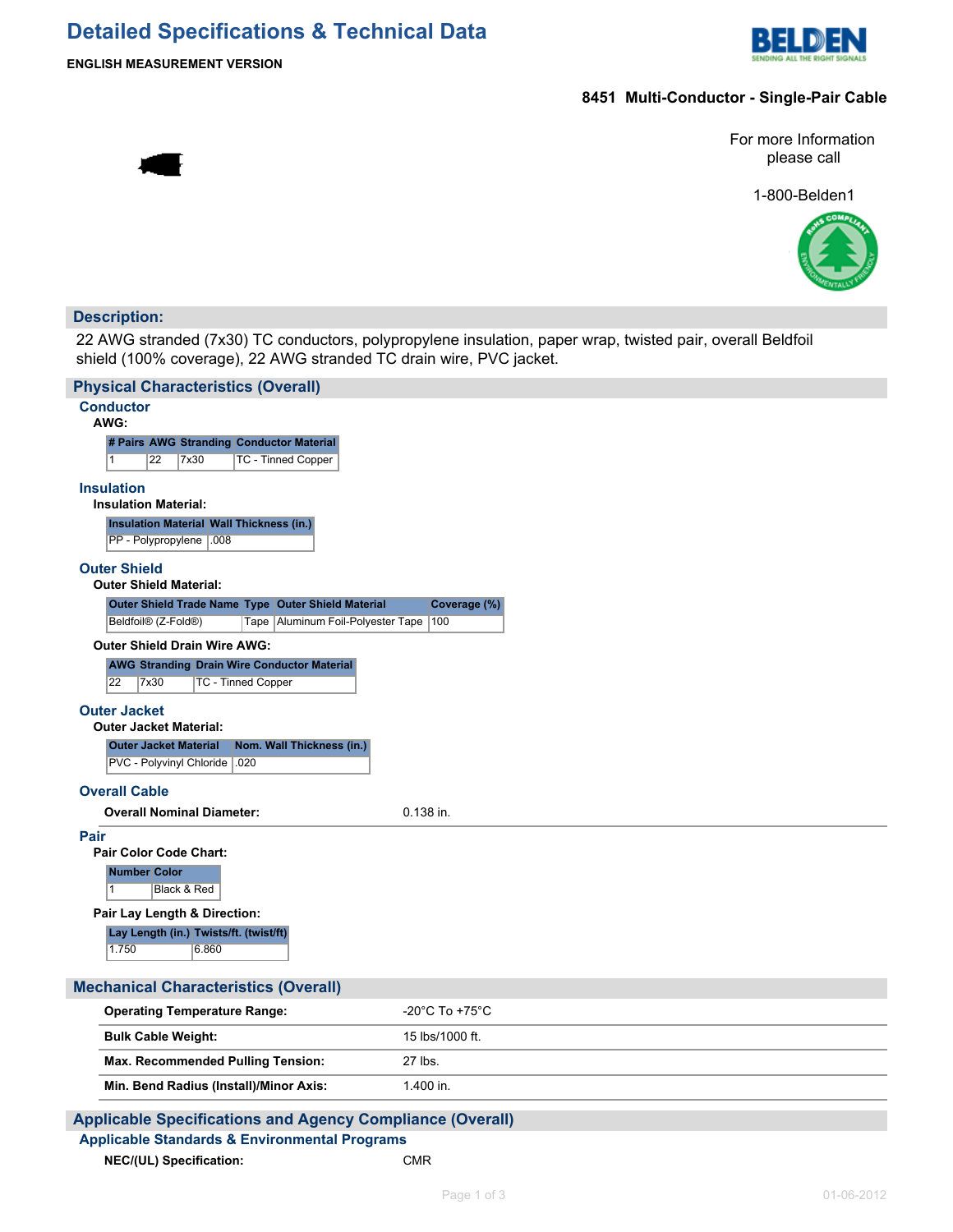# **Detailed Specifications & Technical Data**



## **ENGLISH MEASUREMENT VERSION**

## **8451 Multi-Conductor - Single-Pair Cable**

| <b>CEC/C(UL) Specification:</b>                     | <b>CMG</b>   |
|-----------------------------------------------------|--------------|
| <b>EU CE Mark:</b>                                  | Yes          |
| EU Directive 2000/53/EC (ELV):                      | Yes          |
| EU Directive 2002/95/EC (RoHS):                     | Yes          |
| EU RoHS Compliance Date (mm/dd/yyyy):               | 01/01/2004   |
| EU Directive 2002/96/EC (WEEE):                     | Yes          |
| EU Directive 2003/11/EC (BFR):                      | Yes          |
| CA Prop 65 (CJ for Wire & Cable):                   | Yes          |
| MII Order #39 (China RoHS):                         | Yes          |
| <b>Flame Test</b>                                   |              |
| <b>UL Flame Test:</b>                               | UL1666 Riser |
| <b>CSA Flame Test:</b>                              | FT4          |
| <b>Plenum/Non-Plenum</b>                            |              |
| Plenum (Y/N):                                       | No           |
| <b>Electrical Characteristics (Overall)</b>         |              |
| Nom. Characteristic Impedance:                      |              |
| Impedance (Ohm)<br>45                               |              |
| Nom. Inductance:                                    |              |
| Inductance (µH/ft)                                  |              |
| .17                                                 |              |
| Nom. Capacitance Conductor to Conductor:            |              |
| Capacitance (pF/ft)<br>34                           |              |
| Nom. Capacitance Cond. to Other Conductor & Shield: |              |
| Capacitance (pF/ft)<br>67                           |              |
| <b>Nominal Velocity of Propagation:</b>             |              |
| <b>VP</b> (%)<br>66                                 |              |
| <b>Nominal Delay:</b>                               |              |
| Delay (ns/ft)<br>1.5                                |              |
| Nom. Conductor DC Resistance:                       |              |
| DCR @ 20°C (Ohm/1000 ft)<br>14.5                    |              |
| <b>Nominal Outer Shield DC Resistance:</b>          |              |
| DCR @ 20°C (Ohm/1000 ft)<br>14.1                    |              |
| Max. Operating Voltage - UL:                        |              |
| Voltage                                             |              |
| 300 V RMS                                           |              |
| <b>Max. Recommended Current:</b>                    |              |
| <b>Current</b><br>2.9 Amps per conductor @ 25°C     |              |
| <b>Notes (Overall)</b>                              |              |

**Notes:** Unique paper separator facilitates jacket stripping.